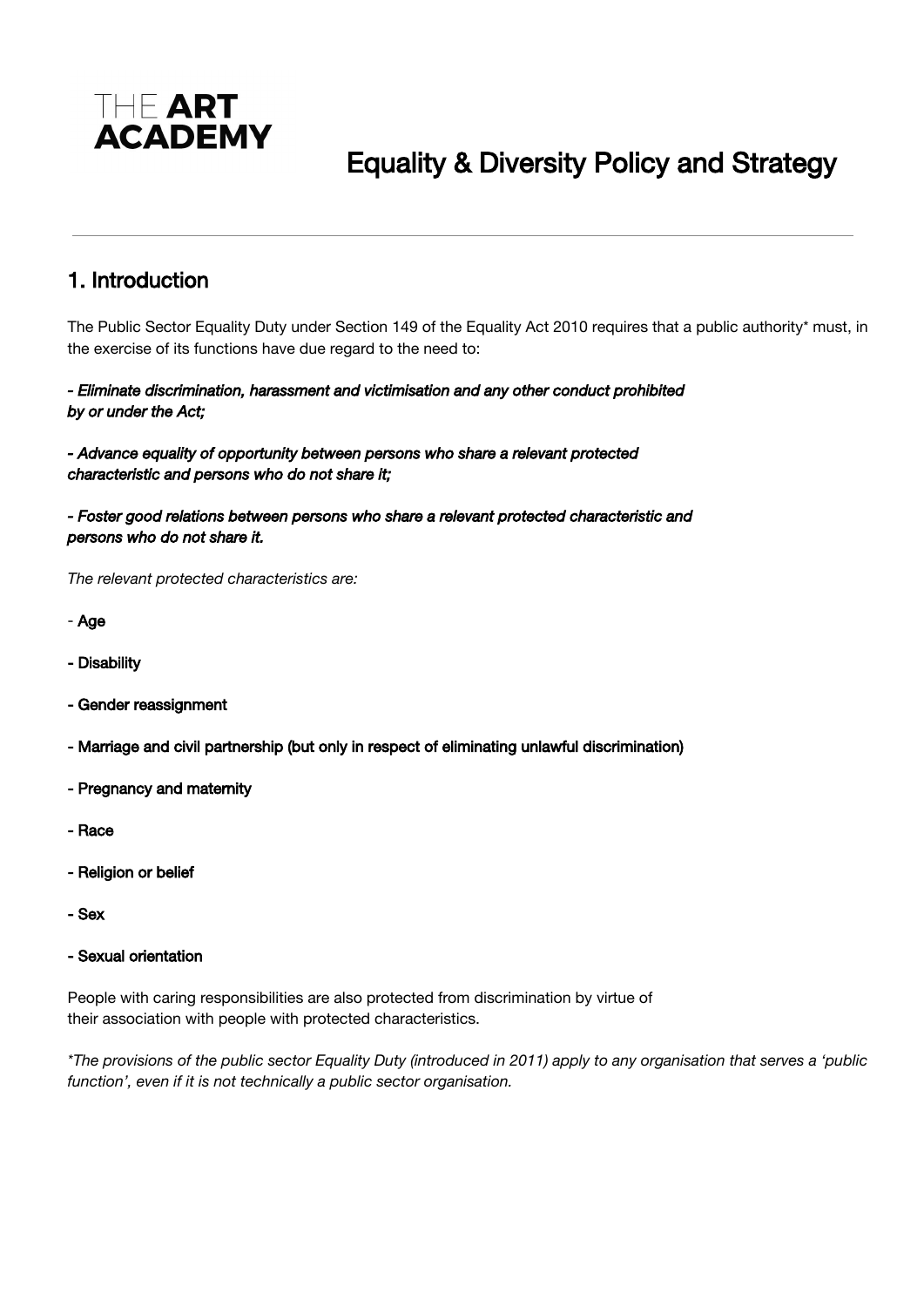### 2. Intended Audience

This Equality & Diversity policy is intended to be read, understood and complied with by all members of our community who work, study at or govern The Art Academy. It also applies to those who supply goods and services to or visit the Academy.

The Art Academy is committed to providing an inclusive and positive environment for all based on the principles of equality, dignity and respect, and to the integration of this ethos into all areas of policy and practice.

### 3. Our Equality and Diversity principles

- The Art Academy values the rich diversity of our students, staff and alumni, which is fundamental to our character. This diversity informs our teaching and learning and our employment practices, producing both inspired practitioners and leading professionals.
- We value diversity and we recognise that different people bring different perspectives, ideas, knowledge and culture, and that this difference brings great strength in an institution such as ours.
- We recognise that patterns of under-representation and differences in outcomes at The Art Academy can be challenged through positive action programmes.
- We respect the rights of individuals, including the right to hold different views and beliefs. We will not allow these differences to be manifested in a way that is hostile or degrading to others.
- We expect commitment and involvement from all our staff, students, partners and providers of goods and services in working towards the achievement of our vision.

### 4. Policy and Strategy Aims

In order to uphold these values and to sustain an accessible and inclusive environment for all students, staff, alumni, trustees, members of the public and partners in the community and commercial sector with whom we engage, we will:

- Celebrate the diversity of our community, recognising that it is integral to our success.
- Comply with the requirements of the Equality Act 2010 and demonstrate our compliance with the Public Sector Equality Duty, which requires us to have due regard to the 3 principles outlined in the introduction of this document.
- Challenge and address inequality, by prohibiting unlawful discrimination, harassment or victimisation as defined in the Equality Act 2010; in relation to the protected characteristics of age, disability, gender reassignment, marriage and civil partnership, pregnancy and maternity, race, religion or belief (including lack of belief), sex (gender) and sexual orientation, whether such a characteristic is actual, perceived, or by association. This applies to all stages of the student and staff 'lifecycles' and to our engagement with service users, suppliers and external parties.
- Take seriously any allegation of breach of this policy and investigate it taking action via our disciplinary procedures, where necessary.
- Embed our Equality and Diversity principles in all our policies, strategies and processes, through active consultation with students and staff, and evaluation of the potential and actual impact.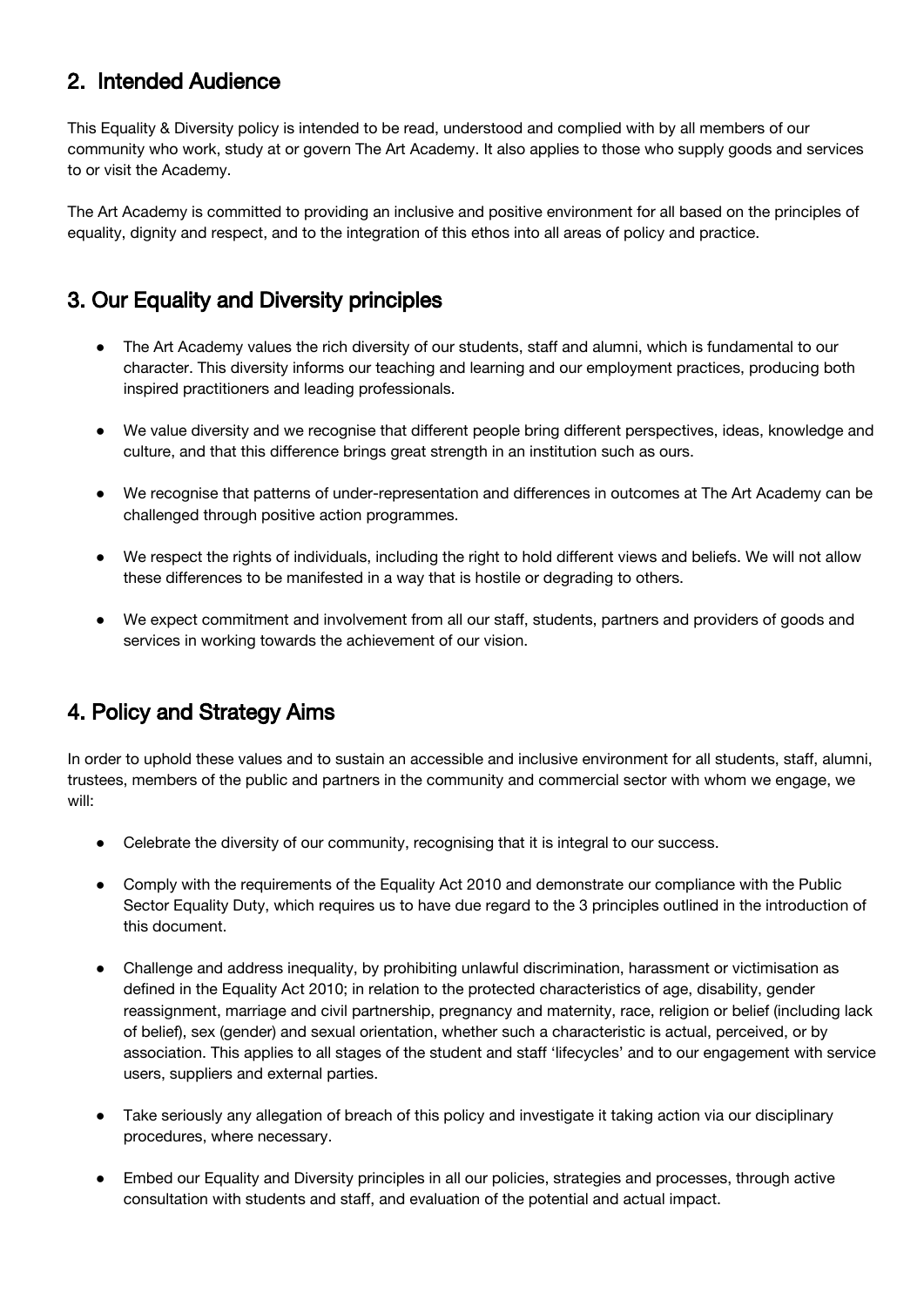### 4.1 Student experience

Ensure that the student experience is positive, fair and inclusive, in each of the following areas:

- Application and admission
- Induction
- Curriculum and course design
- Access to estate, services, website information etc.
- Throughout the courses
- Assessment
- Academic progression
- Withdrawal, interruption of study and transfer
- Complaints
- Student support
- Employment outcomes monitoring
- Any other activities under the control of the Art Academy which students participate or which affects their ability to learn, work or socialise.

### 4.2 Staff experience

Ensure that the staff benefit similarly by the application of this policy, specifically in the areas of:

- **Recruitment and selection**
- Contractual status and work-life balance
- Job description, grading, pay and benefits
- **Induction**
- Probation
- Appraisal
- Employee relations
- Staff development
- Career progression
- Length of service and retention

### 5. Implementation and responsibilities

This Equality and Diversity policy and strategy is owned and endorsed by the Board of Trustees, which has corporate responsibility for the Art Academy's Equality duties and for ensuring that an inclusive culture is promoted throughout the School.

The Academic Course Manager and Operations Manager are jointly responsible for leading equality and diversity and for ensuring implementation of this policy (within their relevant areas of responsibility), and that appropriate action is taken against breaches of this policy; Practical implementation of the equality duties is managed by the Academic Course Manager for student and Academic staff related matters and the Operations Manager for general staff-related matters.

All students, staff and visiting tutors have an individual responsibility to support and foster the aims of this policy.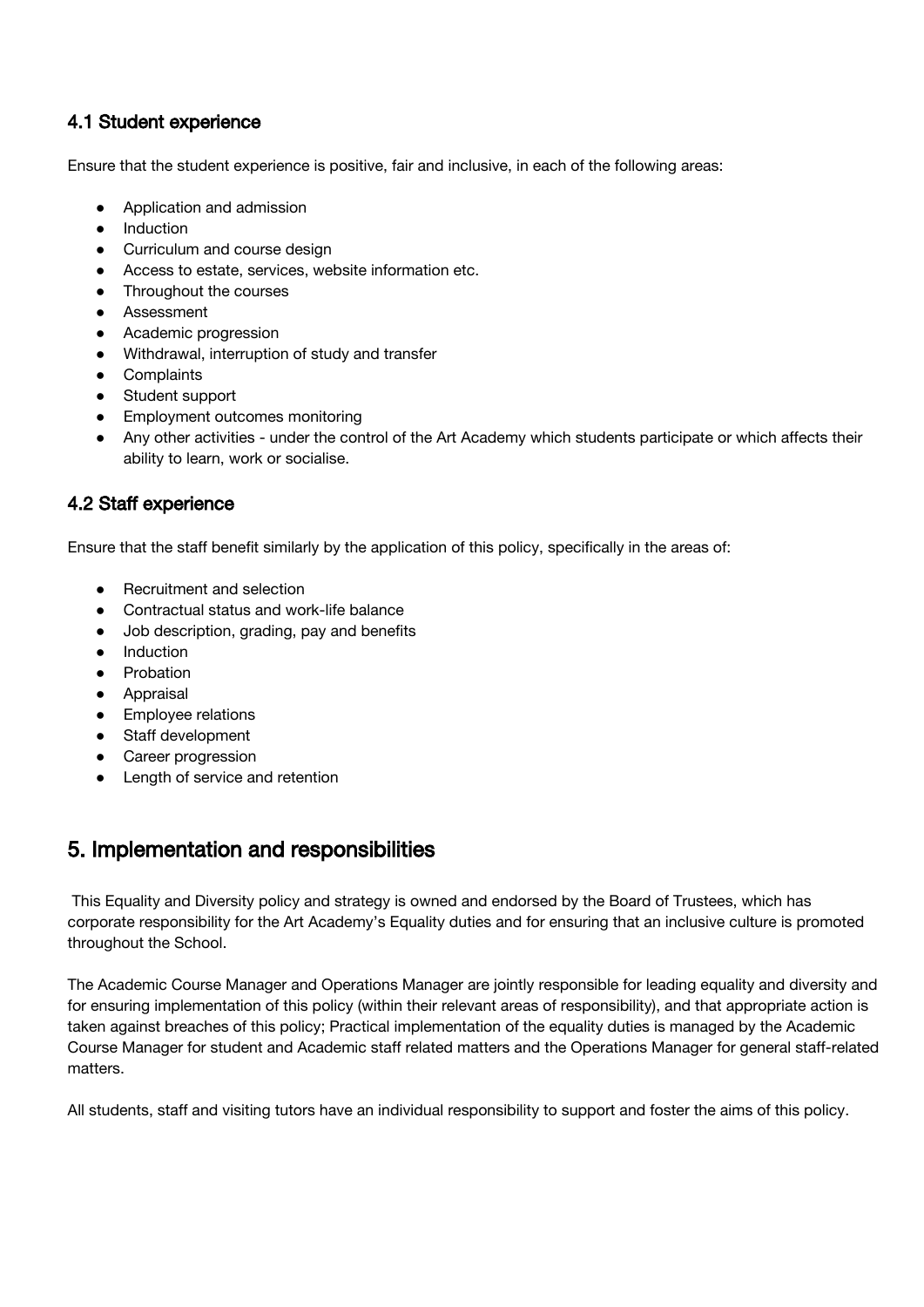## 6. Complaints relating to alleged breaches of this Policy

All reported complaints relating to an alleged breach of this policy will be taken seriously, investigated and managed according to the Academy complaints procedure or, in the case of staff, via the grievance procedure. Serious breaches may lead to further action being taken under the relevant Disciplinary procedures.

Students who feel that they have experienced discrimination have recourse to the Academy's student complaints procedure, but should first contact either their Personal Tutor or the Academic Course Manager for information, advice and guidance. Informal resolutions should be attempted in the first instance where possible.

Employees who feel they have experienced discrimination can pursue the matter through the formal grievance procedure, but should first contact their line manager, or, if the complaint concerns their line manager, the Operations Manager for information, advice and guidance. Informal resolutions should be attempted in the first instance where possible.

Members of the Public who wish to make a complaint should contact the Operations Manager in the first instance.

### 7. Objectives of the Strategy and how they will be Measured

The Academy has set its initial equality objectives following consultation and engagement with staff, students and stakeholders and also by reviewing the equality information which we gather, or have available to us across all of the protected characteristics. (Annual monitoring reports are published as staff and student information become available). The aim of the objectives is to focus on the major issues and develop objectives with measurable outcomes. In setting objectives we have also considered sector benchmarking.

This policy and strategy will be implemented September 2017 reviewed every 4 years in line with the requirements of the Equality Act (relevant equality Data will be published and analysed annually as part of the Academy Self evaluation process). Amendments will be made in the interim, however, where legislation, case law or operational experience necessitate.

### 8. Objectives of the Strategy

Objective 1: Increase the participation and attainment of Black, Asian and Minority Ethnic (BAME) students at the Academy

KPI 1: A 1% increase each year in the percentage of new student entrants from BAME groups. Our current % is 12.9% of long course students are from BAME background, which is close to the National Statistics Demographic split for England and Wales which is 14%

#### Programme Activity:

Create a widened outreach programme to attract more students from BAME background, with progress to be reviewed annually. This annual report will track application rates of BAME, and monitor student experience, staff experience and community activity. The start of this process is to roll out and clarify for staff and students the founding culture of the Academy, which celebrates and supporting a diverse community of artists and with our founding aim to "give creative opportunities to the wider community". This is going to be entrenched in all HR documents, onboarding procedures and staff will have this clarified for them .Marketing material to be reconsidered to reflect and attract a higher number of students from a BAME background. Initiatives designed to engage with the our central london inner city community, working in partnership with Better Bankside to attract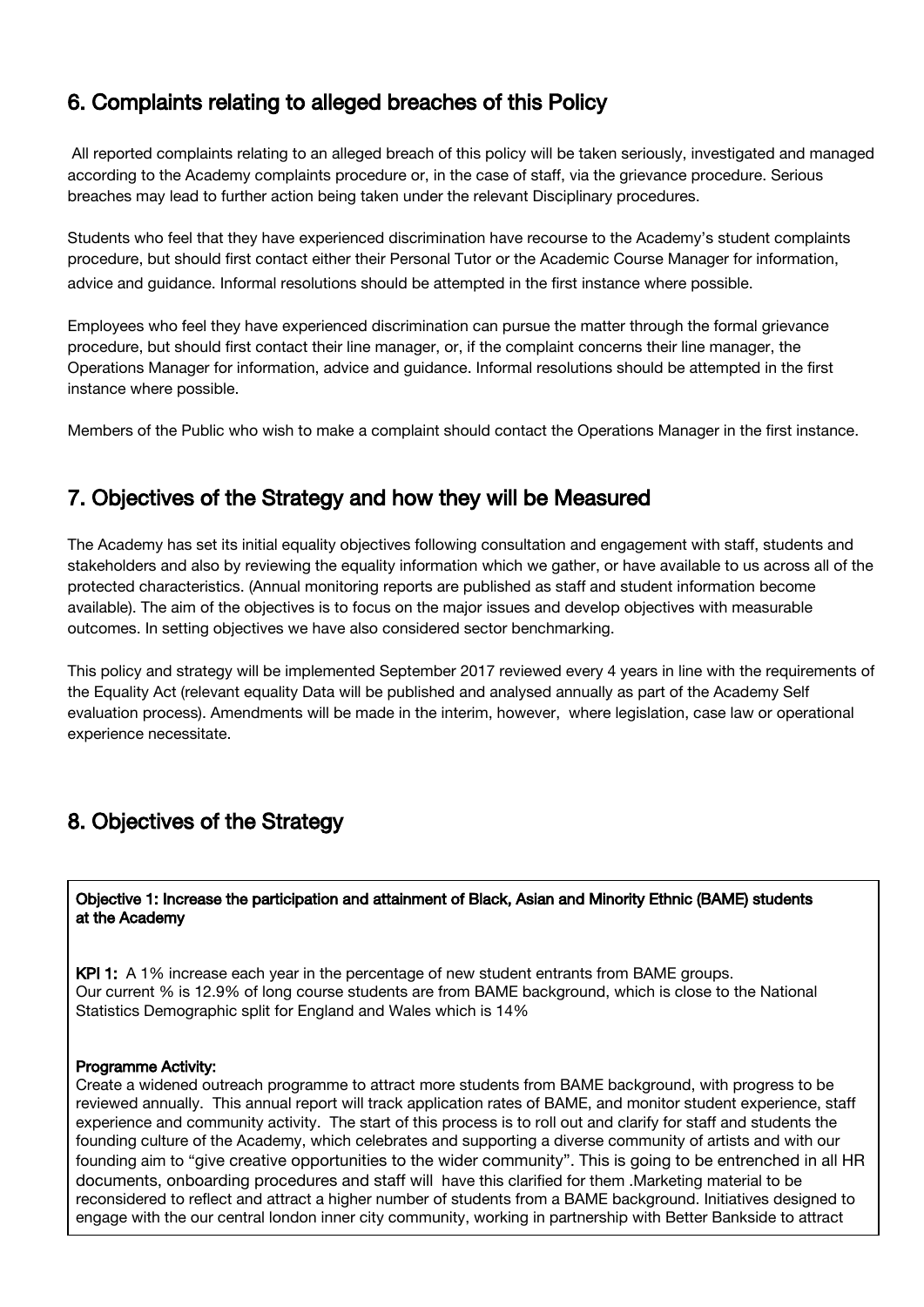local communities through their outreach channels and festival initiatives throughout the year. Targeted school talks in local inner city London schools for our Foundation programme. (Lead: Marketing)

#### Outcome:

A 1% increase each year in our percentage of BAME groups. Like for like feedback experience from BAME students and staff, in our feedback gathering metrics. Yearly increases in the amount of community outreach activities we are running.

E&D Lead: Sophie Posgate, Marketing Manager

#### Progress:

Objective 2: Improve the provision of reasonable adjustments for disabled students and staff across the Academy

KPI 1: To ensure that by 2018, each Academy site has made suitable provision for disabled students and staff requiring additional access requirements.

**Outcome: Ongoing** 

E&D Lead: Operations Manager

Progress: We have engaged Assemble to work with us to improve the current school buildings and facilities. As part of this we have had Burdus Access Management complete an access audit. The results of this audit will inform future decision on the renovation of our spaces which will allow for better access for those with disabilities.

Objective 3: Ensure staff are aware of their responsibilities to eliminate unlawful discrimination, harassment and victimisation in relation to the Equality Act 2010.

KPI 1: Train all managers and support staff through a Managing Diversity Skills Programme KPI 2: Train all teaching staff on E&D best practice in the learning environment

**Outcome: Ongoing** 

E&D Lead: Academic Course Manager

#### Progress:

Objective 4: To meet the needs of students, staff and visitors who require Quiet Spaces.

KPI 1: To ensure that by 2018, each Academy site has made suitable provision for students, staff and visitors who require access to a Quiet Space or private room for:

- Prayer or personal reflection
- Rest, due to pregnancy or disability
- Other disability or health related requirements.

**Outcome: Ongoing**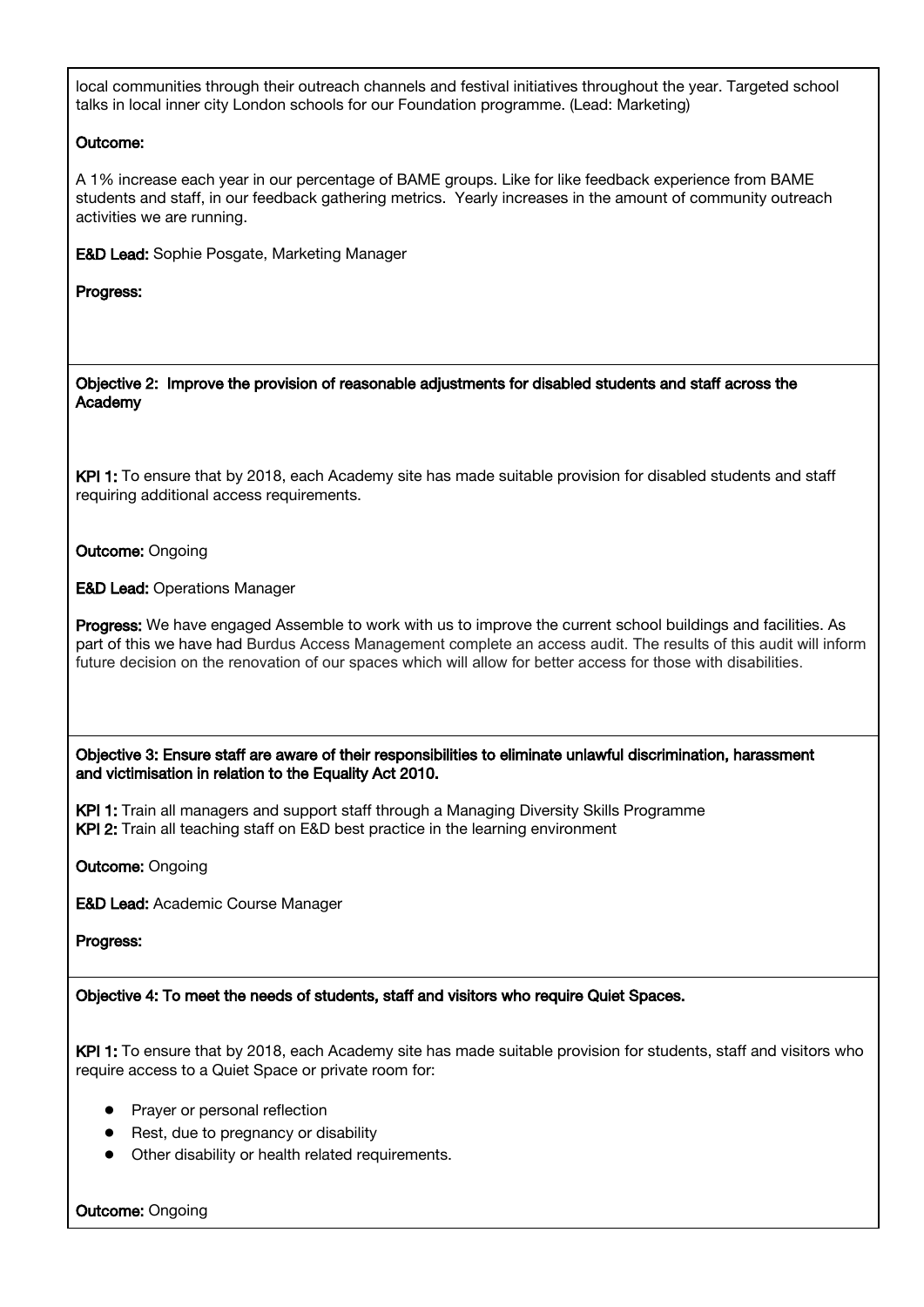#### **E&D Lead: Operations Manager**

Progress: We have identified area where we intend to create quiet spaces and a prayer room. These will be developed as part of our building refurbishment.

Our access audit will be making recommendations to improve access for those with mobility problems.

We have engaged a professional cleaning company to improve the hygiene standards of the school and reduce the amount of dust and other irritants. We also supply safety equipment to all those using material that could cause any health problems. We have reviewed the use of certain chemicals which can affect ongoing health issues, as well as chance how we handle this chemicals we have also sourced substitute less harmful ones.

# Appendix A: A guide to the Equality Act (Great Britain)

#### What is the Equality Act?

The Equality Act is applicable in England, Scotland and Wales. The main provisions of the Act were implemented in two phases: The first phase became law on 1 October 2010 and in broad terms it harmonises, updates and amends previous anti-discrimination legislation, providing greater protection for all individuals across a wide range of 'protected characteristics'. The second phase became law on 5 April 2011 and enacts a new 'public sector equality duty', which amends and expands the existing duty to cover a wider range of characteristics.

#### What is 'prohibited conduct' under the Act?

*Direct discrimination and indirect discrimination*, continue to be prohibited, but are now extended across all of the characteristics, with the exception of pregnancy and maternity. Pregnancy and maternity now has specific protection for the duration of pregnancy and up to 26 weeks after birth. Students are explicitly protected from less favourable treatment if breastfeeding.

Protection from *harassment* is extended to all characteristics with the exceptions of pregnancy and maternity, and marriage and civil partnership. Individuals are protected from victimisation, where a person makes an allegation or brings proceedings under the Act, and suffers a detriment as a result.

Discrimination by *association* is extended to cover all the characteristics, with the exception of pregnancy and maternity. For example, carers are protected because of their association with someone with a protected characteristic, such as a disabled person or an older person.

Similarly discrimination because of *perception* is extended to the same characteristics. This means that individuals who are treated less favourably because they are perceived to have a characteristic are protected, even though they don't have that characteristic.

It continues to be unlawful not to make a *reasonable adjustment* for a disabled person and a disabled person no longer has to show that their impairment affects a capacity, such as mobility or manual dexterity. It continues to be lawful to treat a disabled person *more favourably* than other people.

It is now unlawful to ask disability or health - related questions during a selection process, with some exceptions.

A new protection, *discrimination arising from disability*, has been introduced. It means that unfavourable treatment because of something connected with a person's disability is unlawful,

for example, refusing to allow a student to use a recording device in a tutorial. In practice,

providing that reasonable adjustments are made, discrimination should not arise from disability.